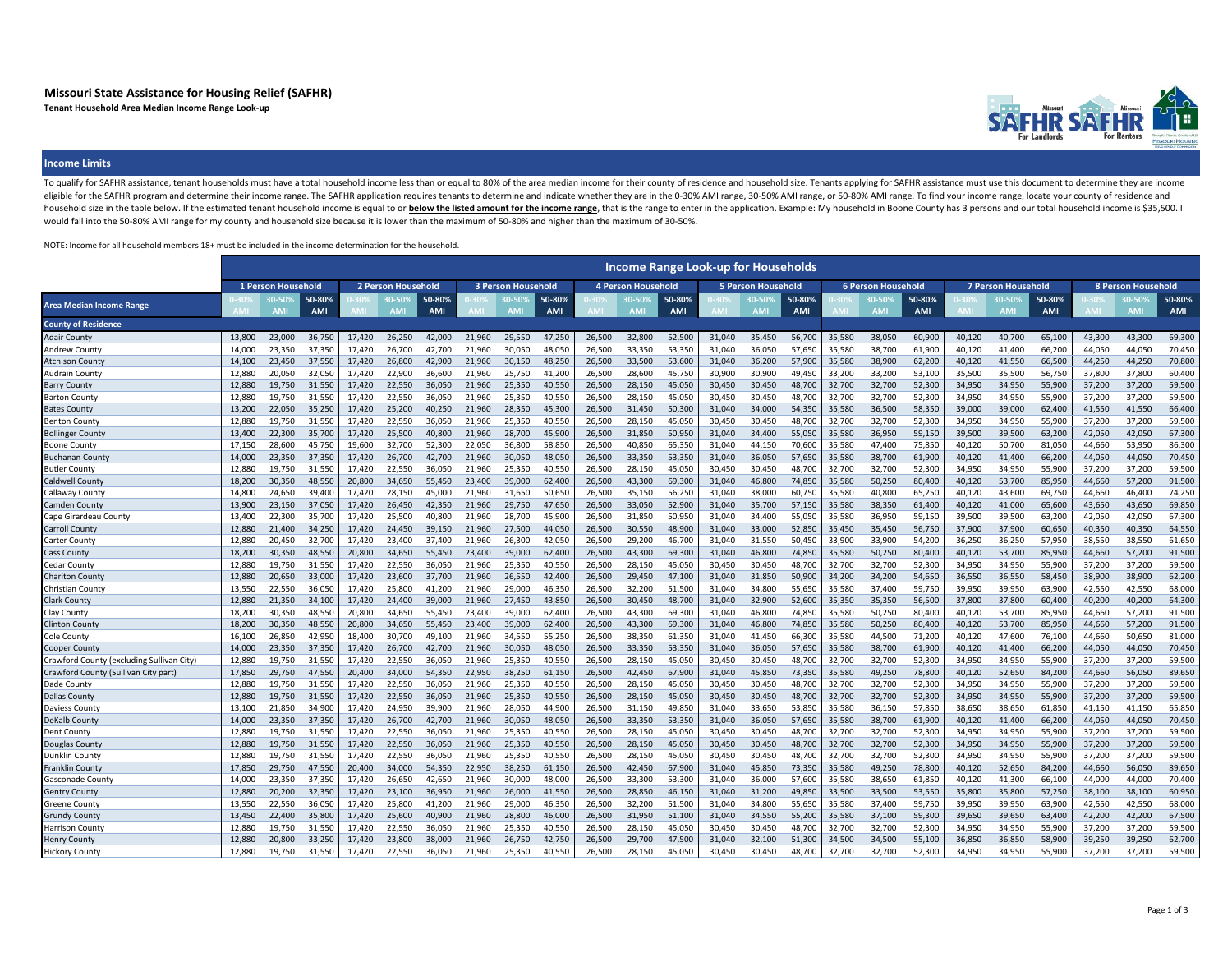# **Missouri State Assistance for Housing Relief (SAFHR)**

**Tenant Household Area Median Income Range Look-up**



### **Income Limits**

To qualify for SAFHR assistance, tenant households must have a total household income less than or equal to 80% of the area median income for their county of residence and household size. Tenants applying for SAFHR assista eligible for the SAFHR program and determine their income range. The SAFHR application requires tenants to determine and indicate whether they are in the 0-30% AMI range, 30-50% AMI range, or 50-80% AMI range. To find your household size in the table below. If the estimated tenant household income is equal to or below the listed amount for the income range, that is the range to enter in the application. Example: My household in Boone County would fall into the 50-80% AMI range for my county and household size because it is lower than the maximum of 50-80% and higher than the maximum of 30-50%.

NOTE: Income for all household members 18+ must be included in the income determination for the household.

|                                 |                    |                           |                      |                    |        |                      |                           |                          |                      |        |                           |                      |                           | <b>Income Range Look-up for Households</b> |                      |                           |                     |                      |                           |                      |                      |                           |             |               |
|---------------------------------|--------------------|---------------------------|----------------------|--------------------|--------|----------------------|---------------------------|--------------------------|----------------------|--------|---------------------------|----------------------|---------------------------|--------------------------------------------|----------------------|---------------------------|---------------------|----------------------|---------------------------|----------------------|----------------------|---------------------------|-------------|---------------|
|                                 | 1 Person Household |                           |                      | 2 Person Household |        |                      | <b>3 Person Household</b> |                          |                      |        | <b>4 Person Household</b> |                      | <b>5 Person Household</b> |                                            |                      | <b>6 Person Household</b> |                     |                      | <b>7 Person Household</b> |                      |                      | <b>8 Person Household</b> |             |               |
| <b>Area Median Income Range</b> |                    | <b>0.50</b><br><b>AMI</b> | 50-80%<br><b>AMI</b> |                    | n.sng  | 50-80%<br><b>AMI</b> |                           | <b>0.50</b><br><b>AM</b> | 50-80%<br><b>AMI</b> |        | 10-50%<br><b>AMI</b>      | 50-80%<br><b>AMI</b> |                           | 0-50%<br><b>AMI</b>                        | 50-80%<br><b>AMI</b> |                           | 0-50%<br><b>AMI</b> | 50-80%<br><b>AMI</b> |                           | 10-50%<br><b>AMI</b> | 50-80%<br><b>AMI</b> |                           | <b>0.50</b> | 50-80%<br>AMI |
| <b>Holt County</b>              | 12.880             | 20,850                    | 33,350               | 17,420             | 23,800 | 38,100               | 21,960                    | 26,800                   | 42,850               | 26,500 | 29,750                    | 47,600               | 31,040                    | 32,150                                     | 51,450               | 34,550                    | 34,550              | 55,250               | 36,900                    | 36,900               | 59,050               | 39,300                    | 39,300      | 62,850        |
| <b>Howard County</b>            | 13.500             | 22,500                    | 35,950               | 17,420             | 25,700 | 41,100               | 21,960                    | 28,900                   | 46,250               | 26,500 | 32,100                    | 51,350               | 31,040                    | 34,700                                     | 55,500               | 35,580                    | 37,250              | 59,600               | 39,850                    | 39,850               | 63,700               | 42,400                    | 42,400      | 67,800        |
| Howell County                   | 12.880             | 19,750                    | 31.550               | 17.420             | 22,550 | 36,050               | 21,960                    | 25,350                   | 40,550               | 26.500 | 28,150                    | 45.050               | 30.450                    | 30,450                                     | 48,700               | 32,700                    | 32,700              | 52,300               | 34.950                    | 34,950               | 55,900               | 37,200                    | 37,200      | 59,500        |
| Iron County                     | 12.880             | 19,750                    | 31,550               | 17,420             | 22,550 | 36,050               | 21,960                    | 25,350                   | 40,550               | 26,500 | 28,150                    | 45,050               | 30,450                    | 30,450                                     | 48,700               | 32,700                    | 32,700              | 52,300               | 34,950                    | 34,950               | 55,900               | 37,200                    | 37,200      | 59,500        |
| Jackson County                  | 18.200             | 30,350                    | 48,550               | 20,800             | 34,650 | 55,450               | 23,400                    | 39,000                   | 62,400               | 26,500 | 43,300                    | 69,300               | 31,040                    | 46,800                                     | 74,850               | 35,580                    | 50,250              | 80,400               | 40,120                    | 53,700               | 85,950               | 44,660                    | 57,200      | 91,500        |
| Jasper County                   | 12,880             | 21,100                    | 33,750               | 17,420             | 24,100 | 38,550               | 21,960                    | 27,100                   | 43,350               | 26,500 | 30,100                    | 48,150               | 31,040                    | 32,550                                     | 52,050               | 34,950                    | 34,950              | 55,900               | 37,350                    | 37,350               | 59,750               | 39,750                    | 39,750      | 63,600        |
| Jefferson Count                 | 17.850             | 29,750                    | 47.550               | 20,400             | 34,000 | 54.350               | 22,950                    | 38,250                   | 61.150               | 26,500 | 42,450                    | 67,900               | 31.040                    | 45,850                                     | 73,350               | 35,580                    | 49,250              | 78,800               | 40.120                    | 52,650               | 84,200               | 44.660                    | 56.050      | 89,650        |
| Johnson County                  | 14.750             | 24,550                    | 39,300               | 17,420             | 28,050 | 44,900               | 21,960                    | 31,550                   | 50,500               | 26,500 | 35,050                    | 56,100               | 31,040                    | 37,900                                     | 60,600               | 35,580                    | 40,700              | 65,100               | 40,120                    | 43,500               | 69,600               | 44,660                    | 46,300      | 74,100        |
| <b>Knox Count</b>               | 12.880             | 19,800                    | 31,650               | 17,420             | 22,600 | 36,200               | 21,960                    | 25,450                   | 40,700               | 26,500 | 28,250                    | 45,200               | 30,550                    | 30,550                                     | 48,850               | 32,800                    | 32,800              | 52,450               | 35,050                    | 35,050               | 56,050               | 37,300                    | 37,300      | 59,700        |
| Laclede County                  | 12,880             | 19,950                    | 31,850               | 17,420             | 22,800 | 36,400               | 21,960                    | 25,650                   | 40,950               | 26,500 | 28,450                    | 45,500               | 30,750                    | 30,750                                     | 49,150               | 33,050                    | 33,050              | 52,800               | 35,300                    | 35,300               | 56,450               | 37,600                    | 37,600      | 60,100        |
| Lafayette Count                 | 18.200             | 30.350                    | 48.550               | 20,800             | 34,650 | 55,450               | 23,400                    | 39,000                   | 62,400               | 26,500 | 43,300                    | 69.300               | 31,040                    | 46,800                                     | 74.850               | 35,580                    | 50,250              | 80,400               | 40,120                    | 53,700               | 85,950               | 44,660                    | 57.200      | 91,500        |
| Lawrence County                 | 12.880             | 19,750                    | 31,550               | 17,420             | 22,550 | 36,050               | 21,960                    | 25,350                   | 40,550               | 26,500 | 28,150                    | 45,050               | 30,450                    | 30,450                                     | 48,700               | 32,700                    | 32,700              | 52,300               | 34.950                    | 34.950               | 55,900               | 37,200                    | 37,200      | 59,500        |
| Lewis County                    | 12.950             | 21,600                    | 34,550               | 17,420             | 24,700 | 39,500               | 21,960                    | 27,800                   | 44,450               | 26,500 | 30,850                    | 49,350               | 31,040                    | 33,350                                     | 53,300               | 35,580                    | 35,800              | 57,250               | 38,300                    | 38,300               | 61,200               | 40,750                    | 40,750      | 65,150        |
| Lincoln County                  | 17.850             | 29.750                    | 47.550               | 20.400             | 34,000 | 54.350               | 22.950                    | 38.250                   | 61.150               | 26.500 | 42,450                    | 67.900               | 31.040                    | 45.850                                     | 73,350               | 35.580                    | 49.250              | 78,800               | 40.120                    | 52,650               | 84.200               | 44.660                    | 56.050      | 89,650        |
| Linn County                     | 12.880             | 19,750                    | 31,550               | 17,420             | 22.550 | 36,050               | 21,960                    | 25,350                   | 40,550               | 26,500 | 28,150                    | 45,050               | 30,450                    | 30,450                                     | 48,700               | 32,700                    | 32,700              | 52,300               | 34,950                    | 34,950               | 55,900               | 37,200                    | 37,200      | 59,500        |
| Livingston County               | 13.000             | 21.650                    | 34.650               | 17.420             | 24,750 | 39,600               | 21,960                    | 27,850                   | 44,550               | 26.500 | 30,900                    | 49,450               | 31.040                    | 33,400                                     | 53,450               | 35,580                    | 35.850              | 57,400               | 38.350                    | 38,350               | 61,350               | 40.800                    | 40.800      | 65,300        |
| Macon County                    | 12,880             | 19,750                    | 31,550               | 17,420             | 22,550 | 36,050               | 21,960                    | 25,350                   | 40,550               | 26,500 | 28,150                    | 45,050               | 30,450                    | 30,450                                     | 48,700               | 32,700                    | 32,700              | 52,300               | 34,950                    | 34,950               | 55,900               | 37,200                    | 37,200      | 59,500        |
| <b>McDonald Count</b>           | 12.880             | 19.850                    | 31.750               | 17.420             | 22.650 | 36.250               | 21.960                    | 25.500                   | 40.800               | 26.500 | 28.300                    | 45.300               | 30.600                    | 30.600                                     | 48.950               | 32.850                    | 32.850              | 52.550               | 35.100                    | 35.100               | 56.200               | 37,400                    | 37.400      | 59.800        |
| Madison County                  | 12.880             | 20,950                    | 33,500               | 17,420             | 23.950 | 38,300               | 21.960                    | 26,950                   | 43,100               | 26,500 | 29,900                    | 47,850               | 31,040                    | 32,300                                     | 51,700               | 34,700                    | 34,700              | 55,550               | 37.100                    | 37,100               | 59,350               | 39,500                    | 39.500      | 63,200        |
| Maries County                   | 12.900             | 21,500                    | 34,400               | 17,420             | 24,600 | 39,300               | 21,960                    | 27,650                   | 44,200               | 26,500 | 30,700                    | 49,100               | 31,040                    | 33,200                                     | 53,050               | 35,580                    | 35,650              | 57,000               | 38,100                    | 38,100               | 60,900               | 40,550                    | 40.550      | 64,850        |
| <b>Marion County</b>            | 12,880             | 19,750                    | 31,550               | 17,420             | 22,550 | 36,050               | 21,960                    | 25,350                   | 40,550               | 26,500 | 28,150                    | 45,050               | 30,450                    | 30,450                                     | 48,700               | 32,700                    | 32,700              | 52,300               | 34,950                    | 34,950               | 55,900               | 37,200                    | 37,200      | 59,500        |
| Mercer County                   | 12.880             | 20.650                    | 33.000               | 17.420             | 23,600 | 37.700               | 21.960                    | 26,550                   | 42.400               | 26,500 | 29,450                    | 47.100               | 31.040                    | 31,850                                     | 50.900               | 34.200                    | 34.200              | 54.650               | 36.550                    | 36,550               | 58,450               | 38,900                    | 38.900      | 62,200        |
| <b>Miller County</b>            | 12,880             | 19,750                    | 31,550               | 17,420             | 22,550 | 36,050               | 21,960                    | 25,350                   | 40,550               | 26,500 | 28,150                    | 45,050               | 30,450                    | 30,450                                     | 48,700               | 32,700                    | 32,700              | 52,300               | 34,950                    | 34,950               | 55,900               | 37,200                    | 37,200      | 59,500        |
| Mississippi County              | 12.880             | 19,750                    | 31,550               | 17,420             | 22,550 | 36,050               | 21,960                    | 25,350                   | 40,550               | 26,500 | 28,150                    | 45,050               | 30,450                    | 30,450                                     | 48,700               | 32,700                    | 32,700              | 52,300               | 34,950                    | 34,950               | 55,900               | 37,200                    | 37,200      | 59,500        |
| Moniteau County                 | 14,150             | 23,550                    | 37,650               | 17,420             | 26,900 | 43,000               | 21,960                    | 30,250                   | 48,400               | 26,500 | 33,600                    | 53,750               | 31,040                    | 36,300                                     | 58,050               | 35,580                    | 39,000              | 62,350               | 40,120                    | 41,700               | 66,650               | 44,400                    | 44,400      | 70,950        |
| Monroe County                   | 12.880             | 20,300                    | 32,500               | 17,420             | 23,200 | 37,150               | 21.960                    | 26,100                   | 41,800               | 26.500 | 29,000                    | 46,400               | 31.040                    | 31,350                                     | 50.150               | 33,650                    | 33,650              | 53,850               | 36.000                    | 36,000               | 57,550               | 38,300                    | 38.300      | 61,250        |
| Montgomery County               | 12,880             | 20,100                    | 32,150               | 17,420             | 23,000 | 36,750               | 21,960                    | 25,850                   | 41,350               | 26,500 | 28,700                    | 45,900               | 31,000                    | 31,000                                     | 49,600               | 33,300                    | 33,300              | 53,250               | 35,600                    | 35,600               | 56,950               | 37,900                    | 37,900      | 60,600        |
| Morgan County                   | 12,880             | 19,750                    | 31,550               | 17,420             | 22,550 | 36,050               | 21,960                    | 25,350                   | 40,550               | 26,500 | 28,150                    | 45,050               | 30,450                    | 30,450                                     | 48,700               | 32,700                    | 32,700              | 52,300               | 34,950                    | 34,950               | 55,900               | 37,200                    | 37,200      | 59,500        |
| New Madrid County               | 12,880             | 19,750                    | 31,550               | 17,420             | 22,550 | 36,050               | 21,960                    | 25,350                   | 40,550               | 26,500 | 28,150                    | 45,050               | 30,450                    | 30,450                                     | 48,700               | 32,700                    | 32,700              | 52,300               | 34,950                    | 34,950               | 55,900               | 37,200                    | 37,200      | 59,500        |
| Newton County                   | 12,880             | 21,100                    | 33,750               | 17,420             | 24,100 | 38,550               | 21,960                    | 27,100                   | 43,350               | 26,500 | 30,100                    | 48,150               | 31,040                    | 32,550                                     | 52,050               | 34,950                    | 34,950              | 55,900               | 37,350                    | 37,350               | 59,750               | 39,750                    | 39,750      | 63,600        |
| Nodaway County                  | 13,450             | 22,350                    | 35,750               | 17,420             | 25,550 | 40,850               | 21,960                    | 28,750                   | 45,950               | 26,500 | 31,900                    | 51,050               | 31,040                    | 34,500                                     | 55,150               | 35,580                    | 37,050              | 59,250               | 39,600                    | 39,600               | 63,350               | 42,150                    | 42,150      | 67,400        |
| Oregon County                   | 12.880             | 19,750                    | 31,550               | 17,420             | 22,550 | 36,050               | 21,960                    | 25,350                   | 40,550               | 26,500 | 28,150                    | 45,050               | 30,450                    | 30,450                                     | 48,700               | 32,700                    | 32,700              | 52,300               | 34,950                    | 34,950               | 55,900               | 37,200                    | 37,200      | 59,500        |
| <b>Osage County</b>             | 16.100             | 26,850                    | 42,950               | 18,400             | 30,700 | 49,100               | 21,960                    | 34,550                   | 55.250               | 26.500 | 38,350                    | 61.350               | 31,040                    | 41,450                                     | 66,300               | 35,580                    | 44,500              | 71,200               | 40,120                    | 47,600               | 76,100               | 44.660                    | 50,650      | 81,000        |
| Ozark County                    | 12.880             | 19.750                    | 31.550               | 17.420             | 22,550 | 36,050               | 21,960                    | 25,350                   | 40,550               | 26.500 | 28,150                    | 45.050               | 30.450                    | 30,450                                     | 48.700               | 32,700                    | 32,700              | 52,300               | 34.950                    | 34,950               | 55,900               | 37,200                    | 37.200      | 59,500        |
| <b>Pemiscot County</b>          | 12.880             | 19,750                    | 31,550               | 17,420             | 22,550 | 36,050               | 21,960                    | 25,350                   | 40,550               | 26,500 | 28,150                    | 45,050               | 30,450                    | 30,450                                     | 48,700               | 32,700                    | 32,700              | 52,300               | 34,950                    | 34,950               | 55,900               | 37,200                    | 37,200      | 59,500        |
| Perry Count                     | 14,500             | 24,150                    | 38,650               | 17,420             | 27,600 | 44,200               | 21,960                    | 31,050                   | 49,700               | 26,500 | 34,500                    | 55,200               | 31,040                    | 37,300                                     | 59,650               | 35,580                    | 40,050              | 64,050               | 40,120                    | 42,800               | 68,450               | 44,660                    | 45,550      | 72,900        |
| Pettis County                   | 12.880             | 19,750                    | 31.550               | 17.420             | 22.550 | 36,050               | 21.960                    | 25,350                   | 40.550               | 26,500 | 28,150                    | 45,050               | 30.450                    | 30,450                                     | 48.700               | 32,700                    | 32,700              | 52,300               | 34.950                    | 34,950               | 55,900               | 37,200                    | 37,200      | 59,500        |
| Phelps County                   | 13.100             | 21,750                    | 34,800               | 17,420             | 24,850 | 39,800               | 21,960                    | 27,950                   | 44,750               | 26,500 | 31,050                    | 49,700               | 31,040                    | 33,550                                     | 53,700               | 35,580                    | 36,050              | 57,700               | 38,550                    | 38,550               | 61,650               | 41,000                    | 41,000      | 65,650        |
| Pike County                     | 12,880             | 21,200                    | 33,900               | 17,420             | 24,200 | 38,750               | 21,960                    | 27,250                   | 43,600               | 26,500 | 30,250                    | 48,400               | 31,040                    | 32,700                                     | 52,300               | 35,100                    | 35,100              | 56,150               | 37,550                    | 37,550               | 60,050               | 39,950                    | 39,950      | 63,900        |
| Platte County                   | 18,200             | 30,350                    | 48,550               | 20,800             | 34,650 | 55,450               | 23,400                    | 39,000                   | 62,400               | 26,500 | 43,300                    | 69,300               | 31,040                    | 46,800                                     | 74,850               | 35,580                    | 50,250              | 80,400               | 40,120                    | 53,700               | 85,950               | 44,660                    | 57,200      | 91,500        |
| Polk Count                      | 12.880             | 19.750                    | 31.550               | 17.420             | 22.550 | 36,050               | 21.960                    | 25,350                   | 40.550               | 26.500 | 28,150                    | 45,050               | 30.450                    | 30,450                                     | 48.700               | 32,700                    | 32,700              | 52,300               | 34.950                    | 34.950               | 55,900               | 37,200                    | 37.200      | 59,500        |
| Pulaski County                  | 13,650             | 22,750                    | 36,350               | 17,420             | 26,000 | 41,550               | 21,960                    | 29,250                   | 46,750               | 26,500 | 32,450                    | 51,900               | 31,040                    | 35,050                                     | 56,100               | 35,580                    | 37,650              | 60,250               | 40,120                    | 40,250               | 64,400               | 42,850                    | 42,850      | 68,550        |
| <b>Putnam County</b>            | 12.880             | 19,750                    | 31,550               | 17,420             | 22,550 | 36,050               | 21,960                    | 25,350                   | 40,550               | 26.500 | 28,150                    | 45,050               | 30.450                    | 30,450                                     | 48,700               | 32,700                    | 32,700              | 52,300               | 34.950                    | 34.950               | 55,900               | 37,200                    | 37,200      | 59,500        |
| Ralls County                    | 14.150             | 23.550                    | 37.650               | 17.420             | 26,900 | 43,000               | 21.960                    | 30.250                   | 48.400               | 26.500 | 33.600                    | 53,750               | 31.040                    | 36,300                                     | 58.050               | 35,580                    | 39,000              | 62,350               | 40.120                    | 41,700               | 66,650               | 44,400                    | 44.400      | 70,950        |
| Randolph County                 | 13.550             | 22.550                    | 36.050               | 17.420             | 25,750 | 41,200               | 21.960                    | 28.950                   | 46.350               | 26.500 | 32.150                    | 51.450               | 31.040                    | 34.750                                     | 55.600               | 35.580                    | 37.300              | 59.700               | 39,900                    | 39.900               | 63,800               | 42.450                    | 42.450      | 67.950        |